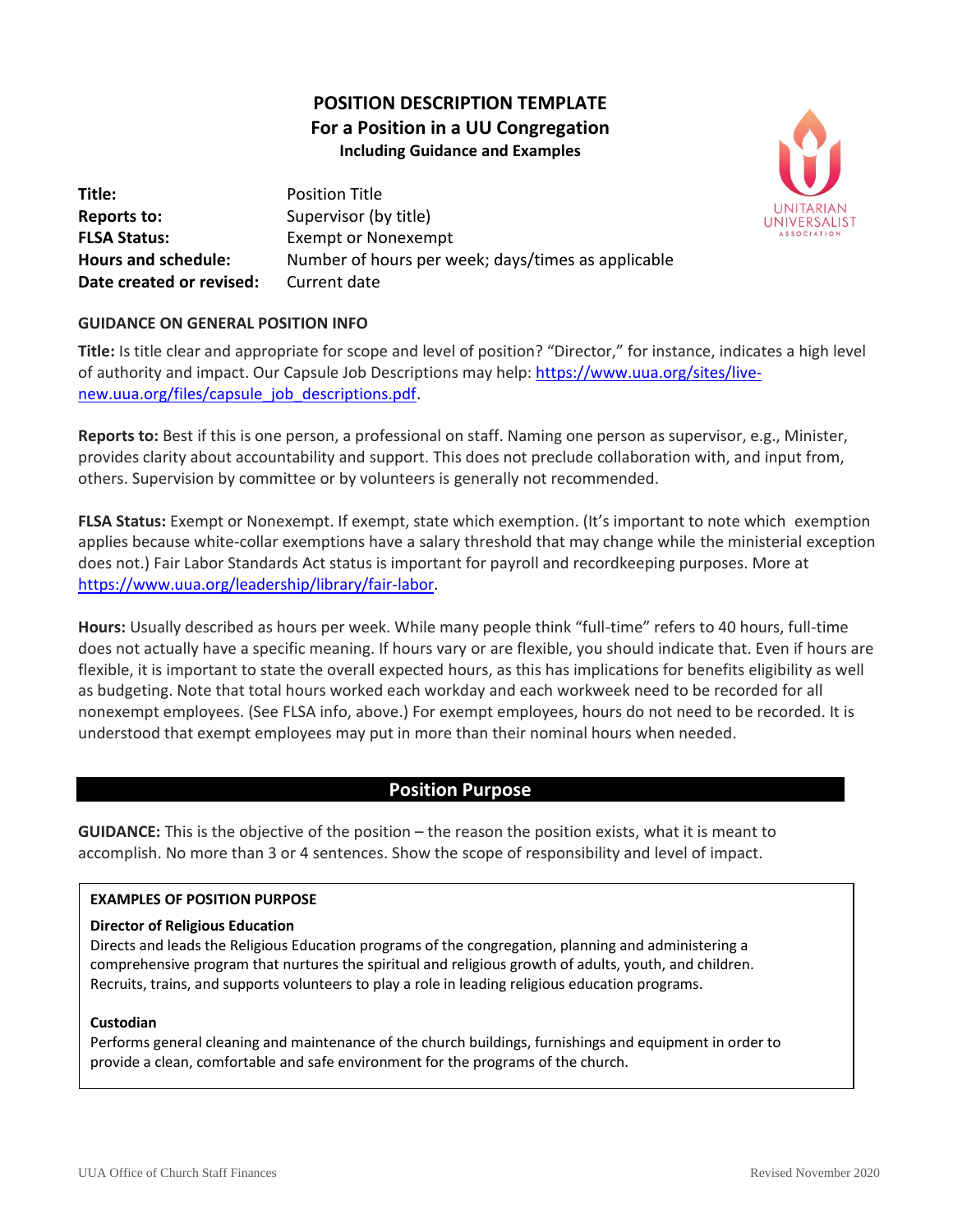## **Core Competencies**

**GUIDANCE:** Core competencies are expected behaviors, attitudes, and personal skills, each of which would apply to many or all job responsibilities.

#### **EXAMPLES OF CORE COMPETENCIES**

*Organization and Planning:* Organizes people, funding, materials, and support to accomplish multiple, concurrent goals and activities.

*Vision and Purpose:* Commitment to and knowledge of Unitarian Universalist Principles, values, history and worship. Articulates a compelling and inspired vision for their program area, in alignment with the mission of the congregation.

*Trust and Integrity:* Is widely trusted to keep confidences, admit errors, and adhere to a transparent set of personal and professional values that are congruent with the ministry of the congregation

*Conflict Management:*Recognizes and resolves conflicts effectively, applying principles of active listening, collaboration, and equity.

## **Essential Functions**

#### **EXPLANATION OF ESSENTIAL FUNCTIONS**

Essential functions (Americans with Disabilities Act language) meet at least one of these criteria:

- Doing the function is part of why the position exists.
- A limited number of employees could perform this function.
- The function is highly specialized and the person in this position has the specific skills and expertise to perform the function.

The employee must be able to perform these functions, with or without accommodation. From the Americans with Disabilities Act. See [https://www.nolo.com/legal-encyclopedia/essential-job-functions-under-the-ada.html.](https://www.nolo.com/legal-encyclopedia/essential-job-functions-under-the-ada.html)

#### **GUIDANCE ON ESSENTIAL FUNCTIONS OR PRINCIPAL RESPONSIBILITIES**

- Do not make an all-inclusive task list. (Attending staff meetings is not an essential function, for instance.) Not every expectation needs to be spelled out in the job description. Essential functions are often stated in terms of general areas of responsibility. A given position might have 5 to 8 essential functions (or principal areas of responsibility).
- If you need to list numerous responsibilities, group them into a few main categories. Avoid lengthy lists of bullet points.
- Regarding "Other duties as assigned," see [https://www.bizjournals.com/bizjournals/how-to/human](https://www.bizjournals.com/bizjournals/how-to/human-resources/2018/03/avoiding-headaches-with-the-other-duties-as.html)[resources/2018/03/avoiding-headaches-with-the-other-duties-as.html.](https://www.bizjournals.com/bizjournals/how-to/human-resources/2018/03/avoiding-headaches-with-the-other-duties-as.html)
- Our congregations are small employers with changing needs. While the position description provides clarity of expectations, being too specific does not allow for sufficient flexibility or appropriate evolution of the position. Examples of over-specifying:
	- o Leads children's chapel 2 times per month.
	- o Files personnel records in the blue cabinet.
	- o Washes the floors every Tuesday.
	- o Submits a "Music Notes" column for the newsletter monthly.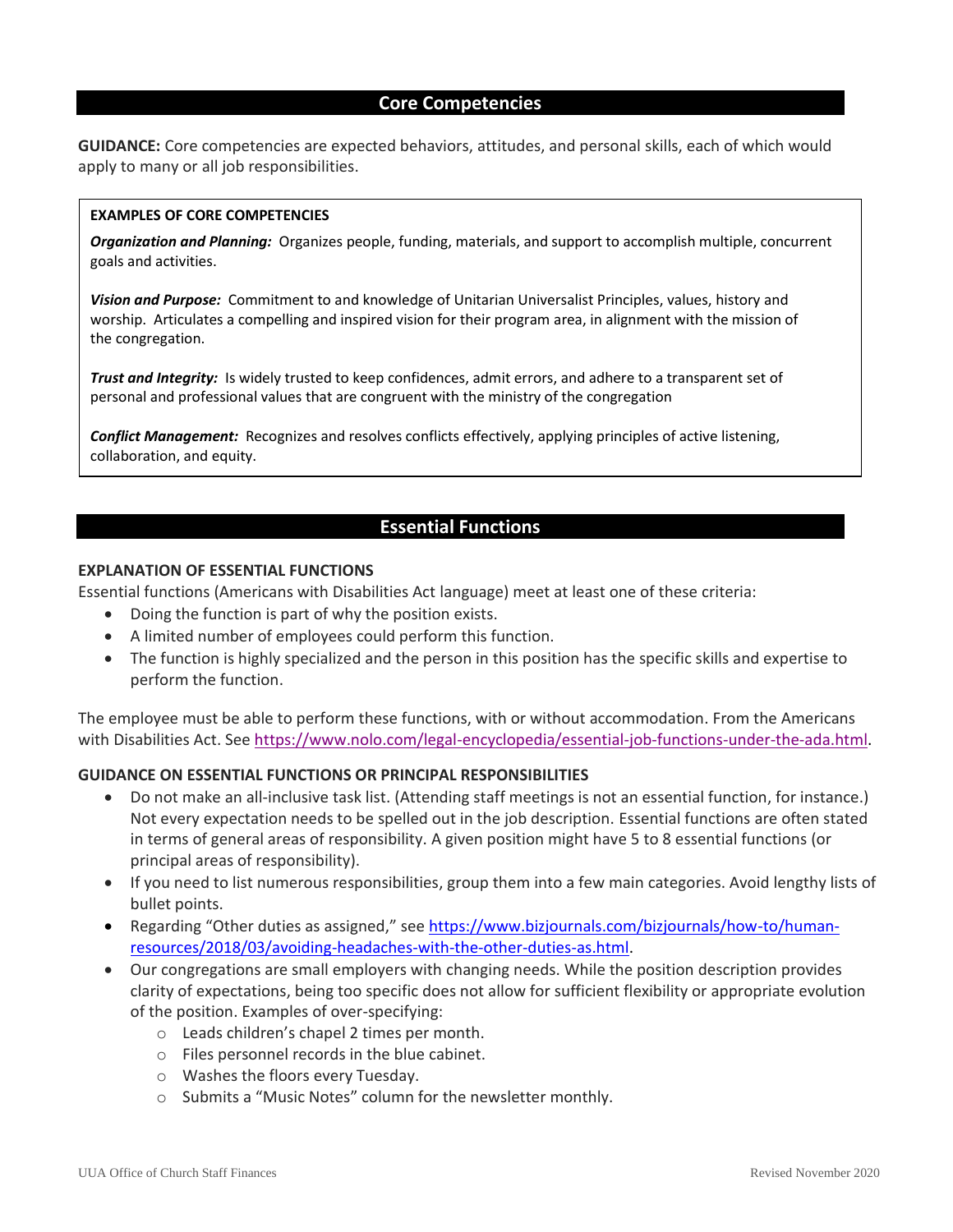#### **EXAMPLES OF ESSENTIAL FUNCTIONS**

#### **For a Director of Religious Education**

*Program Development:* Develops programming for children that encourages religious and spiritual development and that builds community, supporting children in developing and acting on their values. Plans and develops curriculum and resources for Lifespan Religious Growth and Learning.

#### **For a Custodian**

*Resource Management:* Follows directions and establishes routines in the proper use of materials and supplies. Monitors heat, lighting, and air conditioning to optimize utilization.

#### **For an Office Administrator**

*Communication:* Prepares reports and recommendations as directed by the Minister and Business Administrator. Coordinates production of church communications, working collaboratively with program staff and volunteers.

## **Qualifications**

If you list something as a qualification or requirement, it means you cannot imagine someone the doing the job without it. Show an appreciation for alternative paths and backgrounds by including language such as "or equivalent experience." For guidance on cultivating and supporting a diverse staff, see our Staffing for Diversity page: [https://www.uua.org/leadership/library/staffing-diversity.](https://www.uua.org/leadership/library/staffing-diversity)

## **Skills/Knowledge/Physical Requirements:**

- These should be specific, objective, and based on the essential functions of the job.
- Consider people with disabilities and how accommodations can be made.
- Be conscious of ableist and gender-coded language. See:
	- o [https://business.linkedin.com/talent-solutions/blog/job-descriptions/2018/5-must-dos-for](https://business.linkedin.com/talent-solutions/blog/job-descriptions/2018/5-must-dos-for-writing-inclusive-job-descriptions)[writing-inclusive-job-descriptions](https://business.linkedin.com/talent-solutions/blog/job-descriptions/2018/5-must-dos-for-writing-inclusive-job-descriptions)
	- o <https://qz.com/1569134/how-to-write-inclusive-job-descriptions-for-people-with-disabilities/>
	- o <https://www.pace.edu/sites/default/files/files/ADA-compliant-words.pdf>

## **Experience:**

- Rarely is it useful to specify how many years of experience you expect in a given area as it is an arbitrary cutoff. "Relevant experience" is also subjective. Be clear about what you are looking for, and let the applicant tell you about their depth, breadth, and length of experience. Then you can decide if it's sufficient.
- Consider this inclusive, inviting language in job postings:
	- o Note that qualifications may be met as a result of lived experience, volunteer work, professional experience, and/or formal or informal training.
	- o We are committed to developing a diverse and talented staff team. If you are excited about this role, but unsure whether you meet 100% of the requirements, we encourage you to inquire and/or apply.

## **Education:**

- As with experience, be careful about listing educational requirements. The same cautionary notes apply.
- Does someone need a college degree to do this job? In a specific field? If so, be able to say how that degree (or other training) relates to the essential functions of the position.
- For job postings, again consider the inclusive language listed under "Experience."